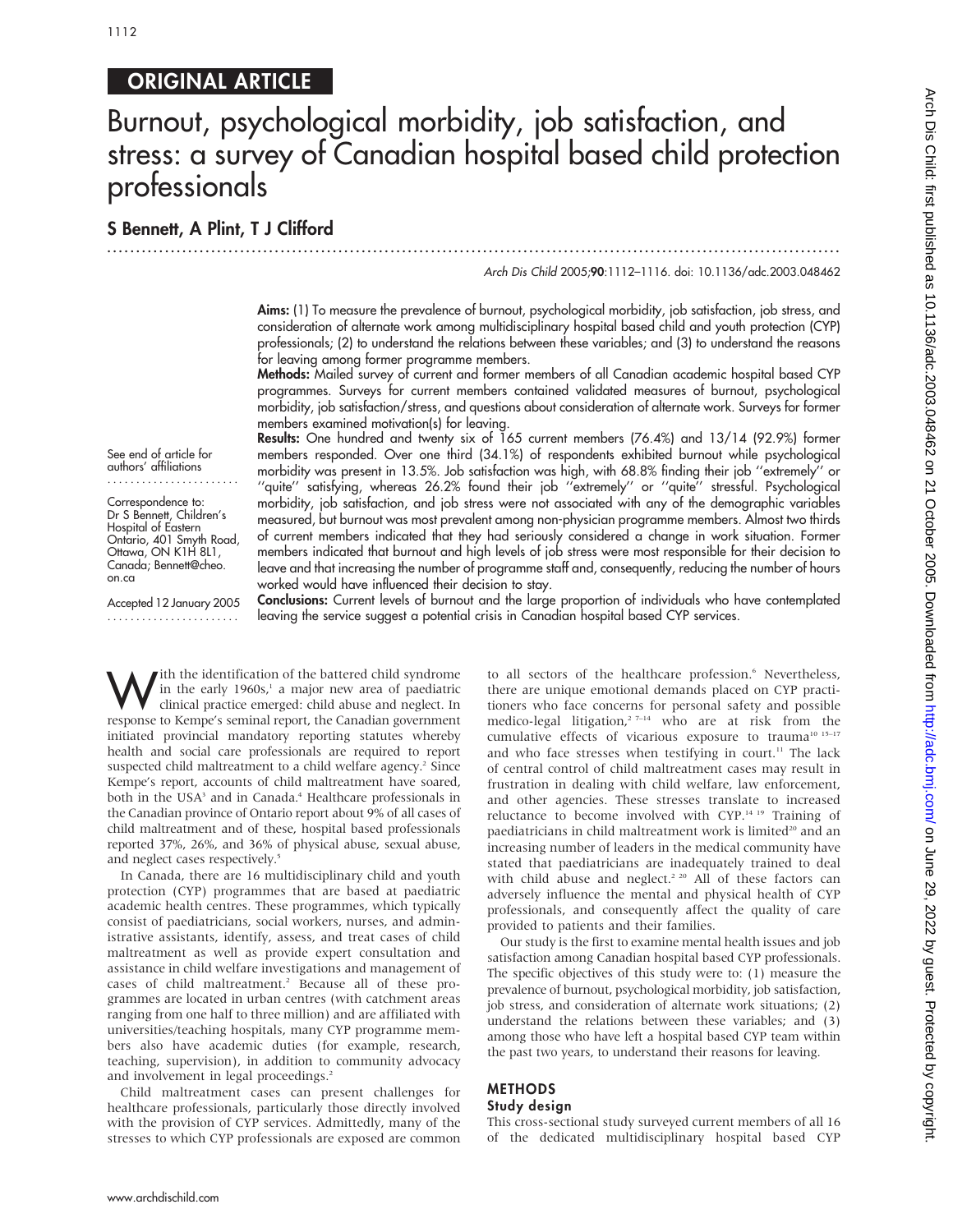|                             | <b>Current members Former members</b> |           |
|-----------------------------|---------------------------------------|-----------|
| n                           | 165                                   | 14        |
| Response rate               | 126 (76.4)                            | 13 (92.9) |
| Age                         |                                       |           |
| $<$ 30                      | 5(4.0)                                | 0(0)      |
| $30 - 45$                   | 57 (45.2)                             | 7(53.8)   |
| $46 - 59$                   | 60 (47.6)                             | 3(23.1)   |
| $60+$                       | 4(3.2)                                | 3(23.1)   |
| Marital status              |                                       |           |
| Single/never married        | 12(9.5)                               | 1(7.7)    |
| Married/common-law          | 90 (71.4)                             | 10 (76.9) |
| Separated/divorced          | 20 (15.9)                             | 2(15.4)   |
| Widowed                     | 4(3.2)                                | 0(0)      |
| Children at home            | 64 (50.8)                             | 9(69.2)   |
| Occupation                  |                                       |           |
| Administrator               | 2(1.5)                                | 0(0)      |
| Nurse                       | 17(13.5)                              | 2(15.4)   |
| Physician                   | 46 (36.5)                             | 3(23.1)   |
| Psychologist                | 6(4.8)                                | 2(15.4)   |
| Social worker/child life    | 34 (27.0)                             | 5(38.5)   |
| Secretary/researcher        | 21(16.7)                              | 1(7.7)    |
| Time since school           |                                       |           |
| $<$ 2 y                     | 6(4.8)                                | 0(0)      |
| $2 - 5y$                    | 22 (17.6)                             | 3(25.0)   |
| $6 - 10y$                   | 17(13.5)                              | 2(16.7)   |
| >10y                        | 80 (63.5)                             | 7(58.3)   |
| Time in CYP                 |                                       |           |
| $<$ 2 y                     | 15(12.0)                              | 0(0)      |
| $2 - 5y$                    | 32(25.6)                              | 4(30.8)   |
| $6 - 10y$                   | 19 (15.2)                             | 3(23.0)   |
| >10y                        | 59 (47.2)                             | 6(46.2)   |
| % of work week spent in CYP |                                       |           |
| $1 - 25%$                   | 42 (33.9)                             | 0(0)      |
| 26-50%                      | 13 (10.5)                             | 1(7.7)    |
| $51 - 75%$                  | 20 (16.1)                             | 3(23.1)   |
| 76-100%                     | 49 (39.5)                             | 9(69.2)   |

programmes in Canada regarding burnout, psychological morbidity, job satisfaction, job stress, and consideration of alternate work situations. All current members of these programmes, regardless of occupational category or length of service with the programme, were eligible. Former hospital based CYP workers (that is, those who had left one of these programmes within the past two years) were also surveyed. A modified version of Dillman's Tailored Design Survey Method was used for contact and follow up procedures.<sup>22</sup> This study was approved by the Research Ethics Board of the investigators' hospital.

#### Survey instruments

The survey designed for former CYP members solicited information as to the individual's motivation(s) for leaving the programme and what factors, if any, could have prevented their departure. The survey for current CYP members (including programme directors) consisted of the Maslach Burnout Inventory-General Survey (MBI-GS),<sup>23</sup> the 12-item General Health Questionnaire  $(GHQ-12)$ ,<sup>24-25</sup> the Consultants' Mental Health Questionnaire,<sup>26</sup> and questions regarding demographic characteristics and the frequency with which respondents considered a variety of alternate work situations.

The MBI is the most widely used standardised measure of burnout.<sup>23</sup> The MBI-General Survey (MBI-GS) consists of 16 items with each of the three components of burnout (exhaustion, cynicism, professional efficacy) measured on separate Likert-type subscales. The total score for each subscale is classified as low, moderate, or high according to predetermined cut-off points (based on normative data from a North American sample). Internal consistency, test-retest reliability, convergent validity, and discriminant validity have all been established.<sup>23</sup>

The GHQ-12<sup>24</sup> was used to assess the point prevalence of psychological morbidity in the study sample. Covering four identifiable elements of distress (depression, anxiety, social impairment, hypochondriasis), the GHQ-12 is a valid and reliable self-administered screening tool that has been designed to detect current diagnosable psychological disorders in community samples and occupational settings.<sup>25</sup> The 12 items on the GHQ are rated according to whether they have been experienced ''not at all'', ''the same as usual'', "rather more than usual", or "much more than usual" in the past few weeks. Each item is scored 0 (''not at all/same as usual") or 1 ("rather more than usual/much more than usual''), giving a maximum score of 12. A score of 4 or more identifies respondents who are experiencing psychological morbidity. Test-retest reliability after six months is noted to range between 0.75 and 0.90. Internal consistency estimates include 0.83 for split-half reliability, while alpha coefficients are cited as 0.82-0.90.<sup>25</sup>

The Consultants' Mental Health Questionnaire<sup>26</sup> has been widely used in many healthcare settings to measure the constructs of job satisfaction and job stress.<sup>27-32</sup> For this study, items were slightly modified to increase relevance to all CYP professionals, not just physicians. It includes 25 specific sources of stress and 17 specific sources of satisfaction that respondents are asked to rate on a four point scale  $(0 = "not$ at all,"  $1 =$ "sometimes,"  $2 =$ "quite a bit,"  $3 =$ "a lot"). In addition, respondents were also asked to provide global ratings of job stress and satisfaction, reflected on a scale ranging from 1 to 5.

The survey also solicited information on gender, age, family structure, occupational category, time since highest degree, length of service in CYP, percentage of work week spent in CYP, and whether shiftwork was required. A final section asked respondents to indicate whether they had considered four alternate work situations.

## Data entry and analysis

Data entry and analysis were performed using the SPSS-PC version 11.0.1 statistical package (SPSS; Cary, NC). Descriptive statistics are presented for overall burnout as

| Table 2 Prevalence of burnout, psychological morbidity,<br>job stress, and job satisfaction among current hospital<br>based CYP professionals |
|-----------------------------------------------------------------------------------------------------------------------------------------------|
|                                                                                                                                               |

| $n = 126$                 | $n$ (%)   |
|---------------------------|-----------|
| Burnout*                  | 43 (34.1) |
| High emotional exhaustion | 29 (23.0) |
| High cynicism             | 27(21.4)  |
| Low professional efficacy | 20 (15.9) |
| Psychological morbidity†  | 17(13.5)  |
| Job satisfaction‡§        |           |
| Extremely satisfying      | 19 (15.2) |
| Quite satisfying          | 67(53.6)  |
| Somewhat satisfying       | 30(24.0)  |
| Minimally satisfying      | 9(7.2)    |
| Not at all satisfying     | 0(0.0)    |
| Job stress <sup>±</sup>   |           |
| Extremely stressful       | 2(1.6)    |
| Quite stressful           | 31(24.6)  |
| Somewhat stressful        | 56 (44.4) |
| Minimally stressful       | 32(25.4)  |
| Not at all stressful      | 5(4.0)    |

 $*$ As measured by the MBI-GS. $^{23}$ 

 $\dagger$ As indicated by a score  $\geq 4$  on the GHQ-12.<sup>24 25 31</sup>  $\pm$ As measured by the Consultants' Mental Health Questionnaire.<sup>26</sup>

§Total may not sum to 126 because of missing data.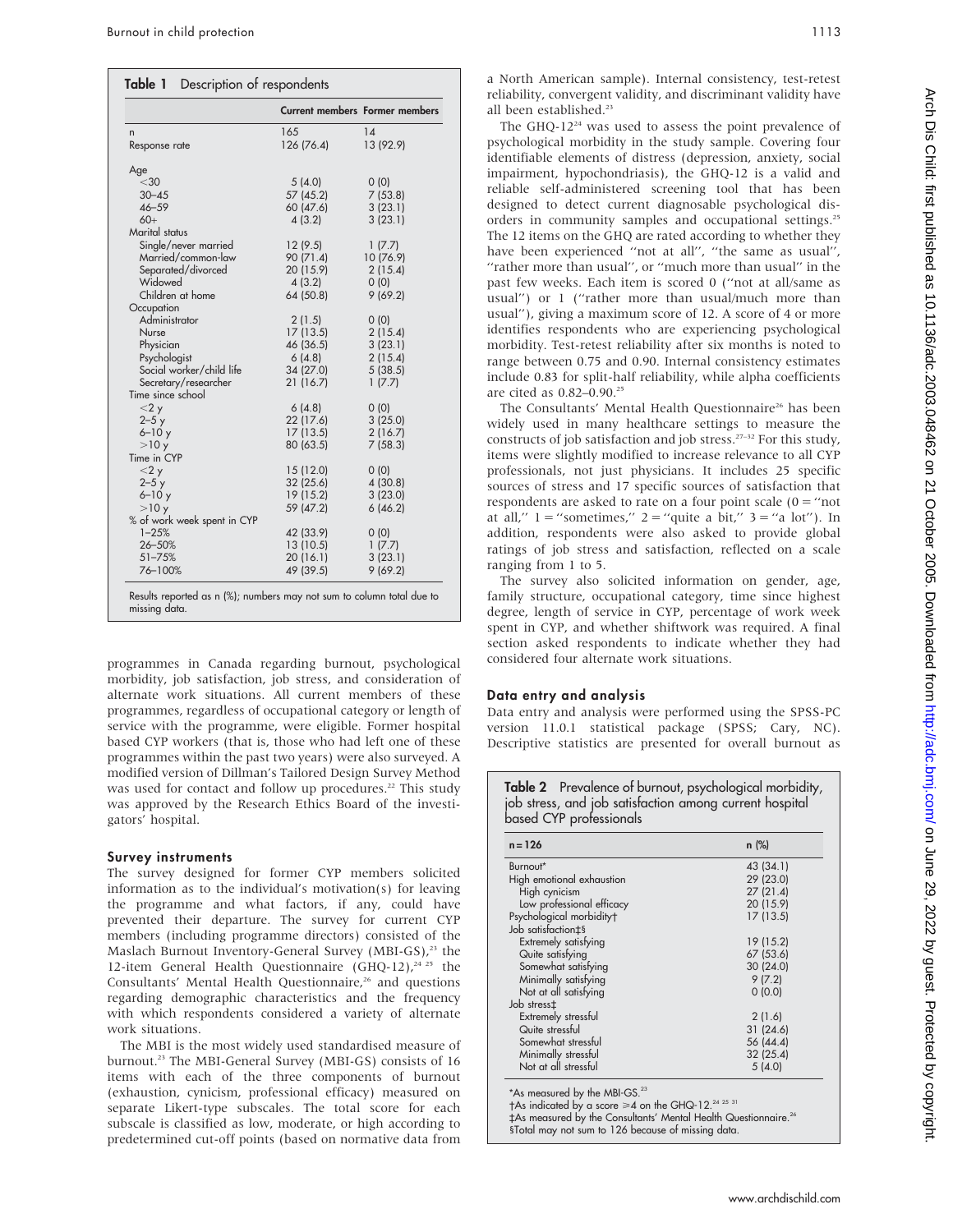well as its three components,<sup>23</sup> psychological morbidity,<sup>24</sup> and overall job satisfaction and job stress.26 Differences in the prevalence of burnout, psychological morbidity, and overall job satisfaction and job stress according to various demographic groups were assessed using Mantel-Haenszel  $\chi^2$  tests with Yates's correction or Fisher's exact test, where appropriate.

The Pearson product moment correlation coefficient was used to examine the relation between individual components on the job satisfaction questionnaire and overall satisfaction, and individual components on the job stress questionnaire and overall stress. High levels of overall satisfaction and overall stress were defined as a score of 3 or more on the respective global satisfaction and stress items. Logistic regression, using a backward stepwise procedure, modelled factors independently associated with the consideration of alternate work situations. In this case, marital status, respondents' age, presence of children at home, length of time in CYP, percentage of work week spent in CYP, overall job satisfaction, overall job stress, psychological morbidity, and each of the three components of burnout (exhaustion, cynicism, professional efficacy) were eligible for inclusion in the model. The significance level (alpha) for variable selection was set at 0.10 for both entry and exit.<sup>33</sup> Regression results are expressed in terms of adjusted odds ratios and 95% confidence intervals.

## RESULTS

## Respondents

Among the 16 programmes, 179 eligible participants were identified and 139 (77.7%) returned completed surveys. Table 1 provides further descriptions of the sample.

## Mental health indicators, job satisfaction, and job stress

Table 2 describes the levels of burnout, psychological morbidity, job satisfaction, and job stress reported by the respondents. Over one third (34.1%) of respondents exhibited burnout (defined as high levels of emotional exhaustion and/ or high levels of cynicism and/or low levels of professional efficacy) while psychological morbidity was present in 13.5%. Job satisfaction was high, with 68.8% finding their job "extremely" or "quite" satisfying, whereas 26.2% found their job ''extremely'' or ''quite'' stressful.

Overall burnout was significantly associated with respondents' job category, with more than 40% of social workers and psychologists being categorised as burned out, relative to less than one third of physicians ( $p < 0.005$ , Mantel-Haenszel  $\chi^2$ ). When the three components of burnout were scrutinised, only the professional efficacy subscale was found to be associated with any measured demographic variables, with the lowest levels of professional efficacy seen among the non-physicians in the CYP programmes ( $p < 0.001$ ).

Psychological morbidity and overall levels of job satisfaction and job stress were not associated with any of the

| <b>Table 3</b> Consideration of alternate work situations |           |
|-----------------------------------------------------------|-----------|
| $n = 124$                                                 | $n$ (%)   |
| Any change*                                               | 78 (62.9) |
| Leaving for position outside CYP                          | 42 (33.9) |
| Leaving for a job outside hospital setting                | 38 (30.6) |
| Reducing hours worked                                     | 63 (50.8) |
| Taking early retirement                                   | 28 (22.8) |
| Have taken leave of absence in past                       | 17(13.7)  |

\*Defined as consideration of leaving current position with hospital based CYP for a position outside CYP and/or for a position outside the hospital setting and/or reducing hours worked and/or taking early retirement and/or requesting a leave of absence.

demographic variables measured. Overall satisfaction was most strongly correlated with having a high level of responsibility ( $r = 0.352$ ) and being perceived to do the job well by colleagues  $(r = 0.264)$ . On the other hand, overall stress was most highly correlated with having conflicting demands on respondents' time  $(r = 0.545)$ , having too great an overall volume of work  $(r = 0.520)$ , having inadequate staff to do their job properly ( $r = 0.498$ ), having their home life disrupted because of spending long hours at work  $(r = 0.471)$ , feeling under pressure to meet deadlines  $(r = 0.438)$ , being involved with the emotional distress of patients ( $r = 0.413$ ), and uncertainty over the future funding of their unit/programme  $(r = 0.402)$ .

## Consideration of alternate work situations

The proportion of respondents who responded affirmatively to having considered various alternate work situations is presented in table 3. Almost two thirds of Canadian hospital based CYP professionals have contemplated some form of change, with half reporting that they had considered reducing the number of hours worked in the programme, and approximately one third noting that they had given thought to leaving the programme.

In the multivariable model (table 4), predictors of respondents' consideration of any alternate work situation included increased proportion of work week spent in CYP, higher levels of psychological morbidity, and being a physician or a secretary/researcher. Those who reported high levels of cynicism (one of the components of burnout) were more than three times as likely to have given thought to some form of alternate work situation. Importantly, high levels of overall job satisfaction were protective, with greater than 50% reduction in the "risk" of considering leaving among those who reported their job to be ''quite'' or ''extremely'' satisfying.

## Former members

Among respondents who had left a Canadian hospital based CYP programme within two years preceding survey administration, more than half (7/13, 53.8%) had been gone from the programme for one year or more. When asked to reflect on their time with their programme, the majority reported high levels of job satisfaction; the proportions were similar to that reported by current staff, with 46.2% and 23.1% reporting that their jobs were ''quite'' and ''extremely'' satisfying respectively. On the other hand, levels of job stress reported among former staff were higher than those reported by current members, though this did not differ statistically.

|                                | AOR* | 95% CI           |
|--------------------------------|------|------------------|
| % of work week spent in CYP    |      |                  |
| $<$ 25%                        | 1.00 | Reference        |
| $26 - 75%$                     | 1.57 | 0.39 to 6.36     |
| >75%                           | 3.49 | 1.15 to 10.67    |
| High overall job satisfaction† | 0.48 | $0.24$ to $0.97$ |
| Psychological morbidity‡       | 6.77 | 0.69 to 65.84    |
| Occupation                     |      |                  |
| Administrator                  | 1.00 | Reference        |
| Nurse                          | 0.27 | $0.01$ to $7.48$ |
| Physician                      | 3.34 | 0.14 to 77.22    |
| Psychologist                   | 0.11 | 0.002 to 5.50    |
| Social worker                  | 0.69 | 0.03 to 16.89    |
| Secretary/research assistant   | 1.21 | 0.05 to 29.74    |
| High cynicism on MBI           | 3.19 | 1.50 to 6.78     |

by global rating of ''quite'' or ''extremely'' satisfying.  $\ddagger$ Indicated by score of  $\geq 4$  on GHQ-12.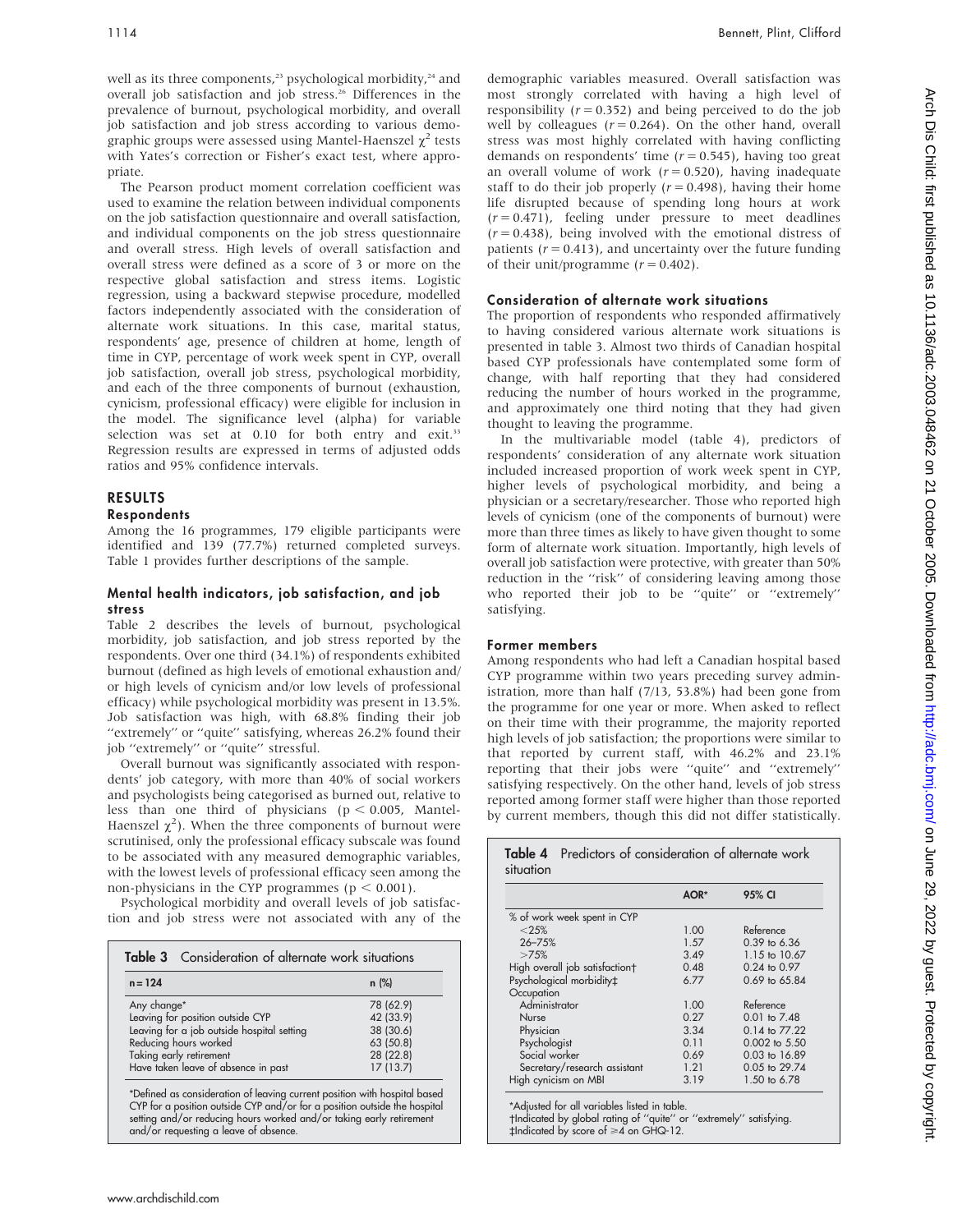## What is already known on this topic

- High levels of burnout and job turnover are well documented in front line community social workers since the 1980s
- Surveys among paediatricians have revealed child abuse work as a job stress

For example, 38.5% reported their job with CYP to have been ''quite'' stressful, with another 7.7% reporting ''extreme'' stress.

Most former staff noted that their decision to leave hospital based CYP was not made impulsively, with more than three quarters having contemplated the decision for more than six months. The reasons most frequently cited for leaving included job stress and feelings of burnout (38.5%) as well as concerns for family life (30.8%). Many former staff (38.5%) reported that nothing could have made them stay with their position in CYP. Among those who felt their decision could have been influenced by change, the most frequently noted suggestions were to reduce the number of hours worked and to increase the number of programme staff.

## **DISCUSSION**

Only within the past 15 years has serious attention been paid to professionals' personal reactions to working with maltreated children.7–19 The sequelae of these reactions are exemplified in a recent UK report that suggests many are reluctant to undertake child protection work and that, as a result, 30% of child protection positions are unfilled.<sup>14</sup>

Our study, which is the first comprehensive examination of Canadian hospital based multidisciplinary CYP professionals' experiences, supports the concern that these practitioners are experiencing high levels of burnout and job stress and that, consequently, many have considered changing their work arrangements. Admittedly, our findings may not generalise to jurisdictions that differ in mandate and/or provision of services; however, the internal validity of our study is quite high, due to its census approach (whereby every member of every hospital based CP programme in Canada was invited to participate), use of validated instruments, and high response rate. This allows a high degree of confidence in the study's findings.

These findings are disturbing, particularly in such a demanding and highly specialised area of practice in which there are few formal training opportunities and where qualified individuals are already in short supply.2 12 14 20 21 In our study, 38.5% of former hospital based CYP professionals indicated that job stress and perceived burnout were important factors in their decision to leave the programme. This, along with the observation that more than one third of current CYP practitioners are burnt out and that almost two thirds have contemplated alternate work situations, suggest that a crisis may be pending at hospital based CYP programmes in Canada. Given the crucial role played by hospital CYP professionals in ensuring the care and safety of maltreated children, such a crisis could be particularly tragic.

A number of studies have examined these same constructs among community child welfare social workers<sup>7-10 34-35</sup> and other hospital based specialties.27–32 36–39 Only the work by Grunfeld and colleagues<sup>31</sup> presents a Canadian, hospital based multidisciplinary perspective; however, direct comparison of our results with the cancer care workers in the study of Grunfeld et al is precluded because the study population also included community based respondents. Furthermore,

## What this study adds

- This study shows that, similar to community based professions, there are high levels of burnout and job stress but interestingly, high levels of job satisfaction
- Results suggest an impending exodus of child protection professionals and a crisis in hospital based services for maltreated children and youths

comparisons between specialties are not fruitful because the objective of this study was not to determine whether Canadian hospital based CYP practitioners are better or worse off than practitioners in other disciplines. Rather, because the study used standardised, validated instruments whose outcome categories have been ''benchmarked'' against various cultural and occupational groups, the findings stand alone and do not require a comparison group to be put in context. Nevertheless, researchers in other jurisdictions are encouraged to repeat our study so as to inform international comparisons vis-a`-vis the state of child protection.

Current and former members of the Canadian hospital based CYP programmes highlighted the need for increased staff in order to strengthen the multidisciplinary programmes and make workloads more manageable, thereby reducing stress. Appropriate compensation for the additional time needed to conduct assessments of suspected child abuse has also been suggested.<sup>2</sup> Nonetheless, increased, dedicated funding for these programmes is only part of the solution. Undergraduate and/or postgraduate specialist training should be a requirement for all professionals who work as part of these programmes, while in-services and/or continuing education in child abuse and neglect should also be made available to any health professional who works with children.2 20 21 Furthermore, if steps are to be taken to improve the situation among this occupational group (for example, employee assistance programmes), these, too, must be evaluated. Yet, because hospital based child protection is but one component of a system that also includes community based agencies, law enforcement, the justice system, government, and the public-at-large, any remedial actions must take into account the entire system. These tasks are monumental but not insurmountable; the children are counting on us.

#### ACKNOWLEDGEMENTS

This study was funded by the Children's Hospital of Eastern Ontario Research Institute. Dr Plint is supported by a Junior Investigator Award from the CHEO Research Institute. The authors wish to express their gratitude to the participants who found time to complete this emotionally-demanding survey.

## .....................

Authors' affiliations

#### S Bennett, A Plint, Department of Pediatrics and of Psychiatry, University of Ottawa, Canada

T J Clifford, Department of Pediatrics and of Community Medicine and Epidemiology, University of Ottawa, Canada

Competing interests: none declared

#### **REFERENCES**

- 1 Kempe C. The battered child syndrome. JAMA 1962;181:17–24.
- 2 Loo S. Child abuse: reporting and classification in health care settings, 1999. www.hc-sc.gc.ca/hppb/familyviolence/pdfs/eng\_health\_care\_reporting.pdf (accessed 17 November 2004).
- 3 Sedlak AJ, Broadhurst DD. Third national incidence study of child abuse and neglect: final report. Washington, DC: US Department of Health and Human Services, 1996, http://nccanch.acf.hhs.gov/pubs/statsinfo/nis3.cfm (accessed 17 November 2004).